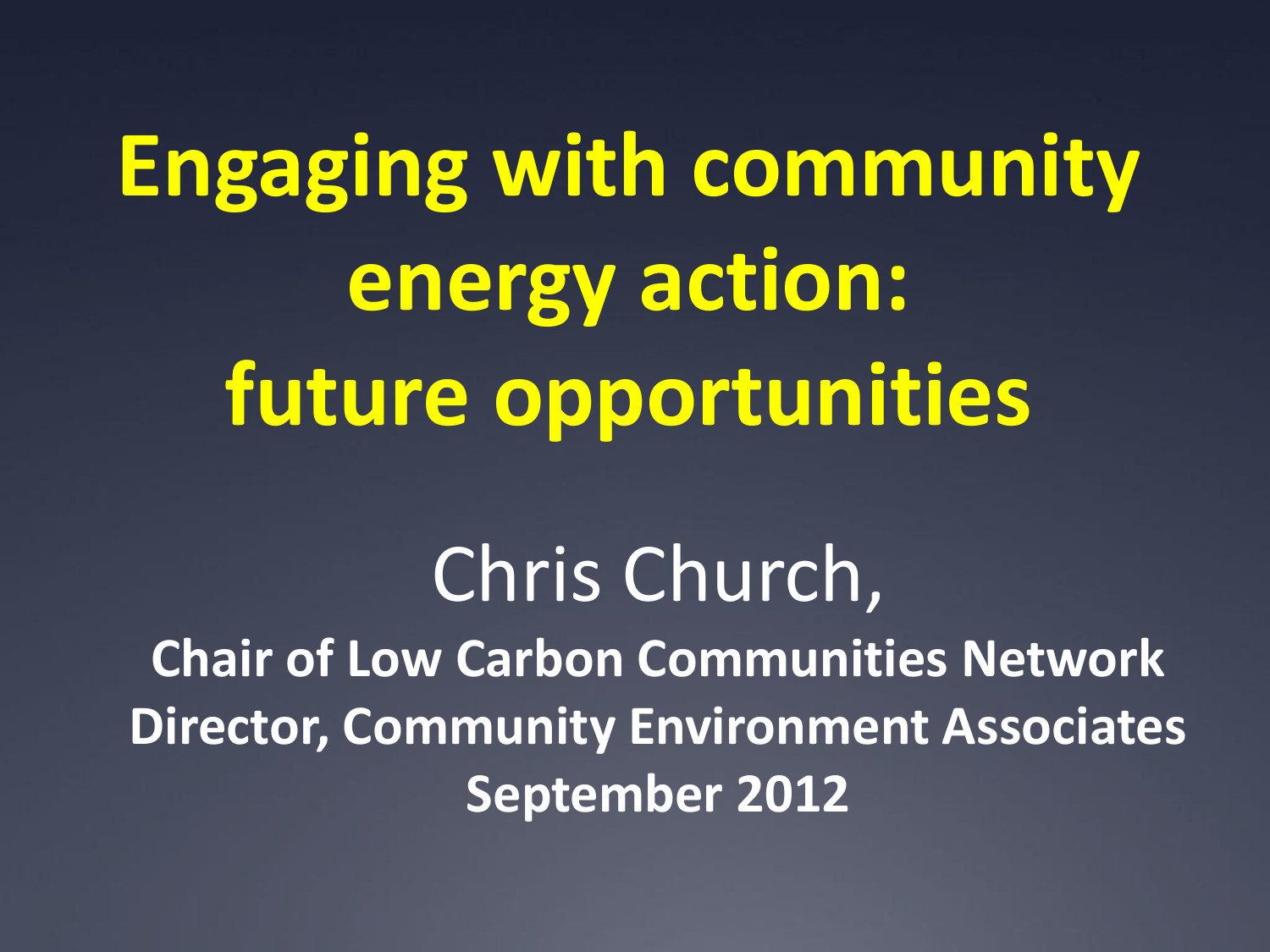# Community Energy needs to develop...

....Beyond its' current niche

....Beyond the Muesli Belt (and beyond its' comfort zone?)

\*....To make a significant impact

 $*$ ... To survive in the long term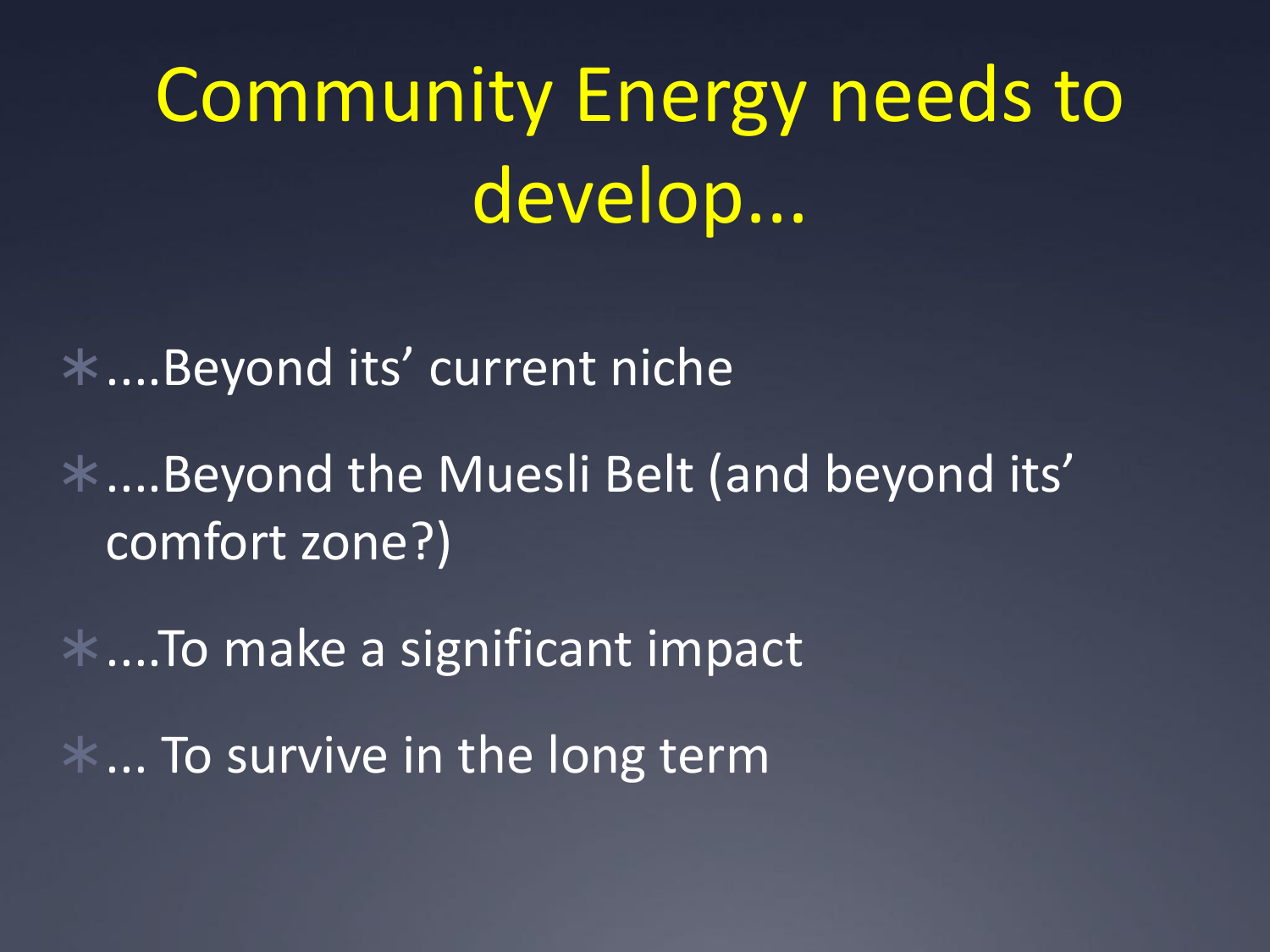## Not all small-scale local energy is Community Energy

 Many social enterprises do not have good community links

 Many local businesses have no direct community benefit

 As their reach develops, so social businesses tend to find it harder to remain as community businesses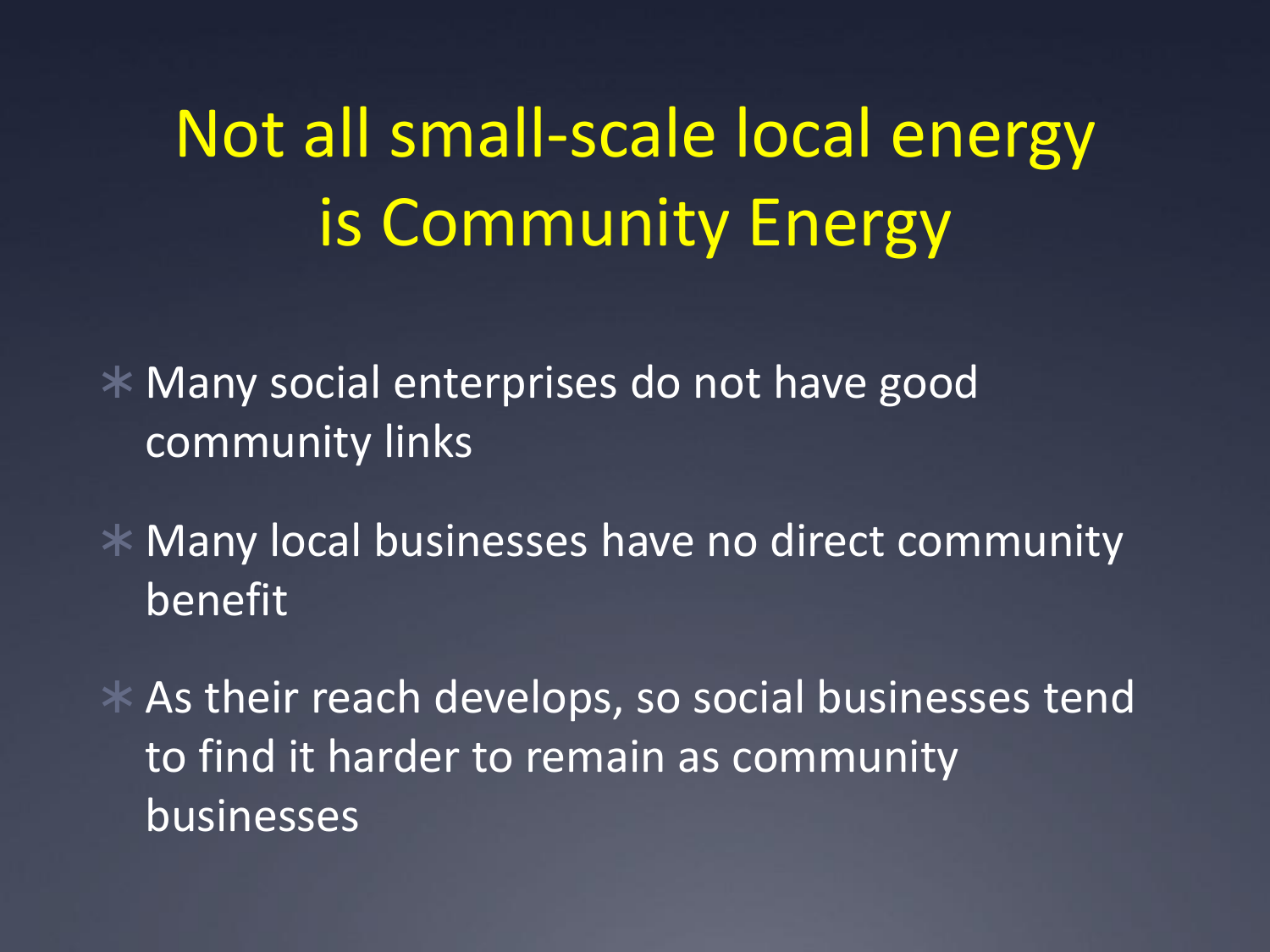Community Energy – there are real opportunities

 $*$ Increasing financial benefits

 $*$  Economies of scale

Favourable political climate?  $\triangleright$  Community Energy Strategy ▶ Green Deal? And other funding  $\triangleright$  Localism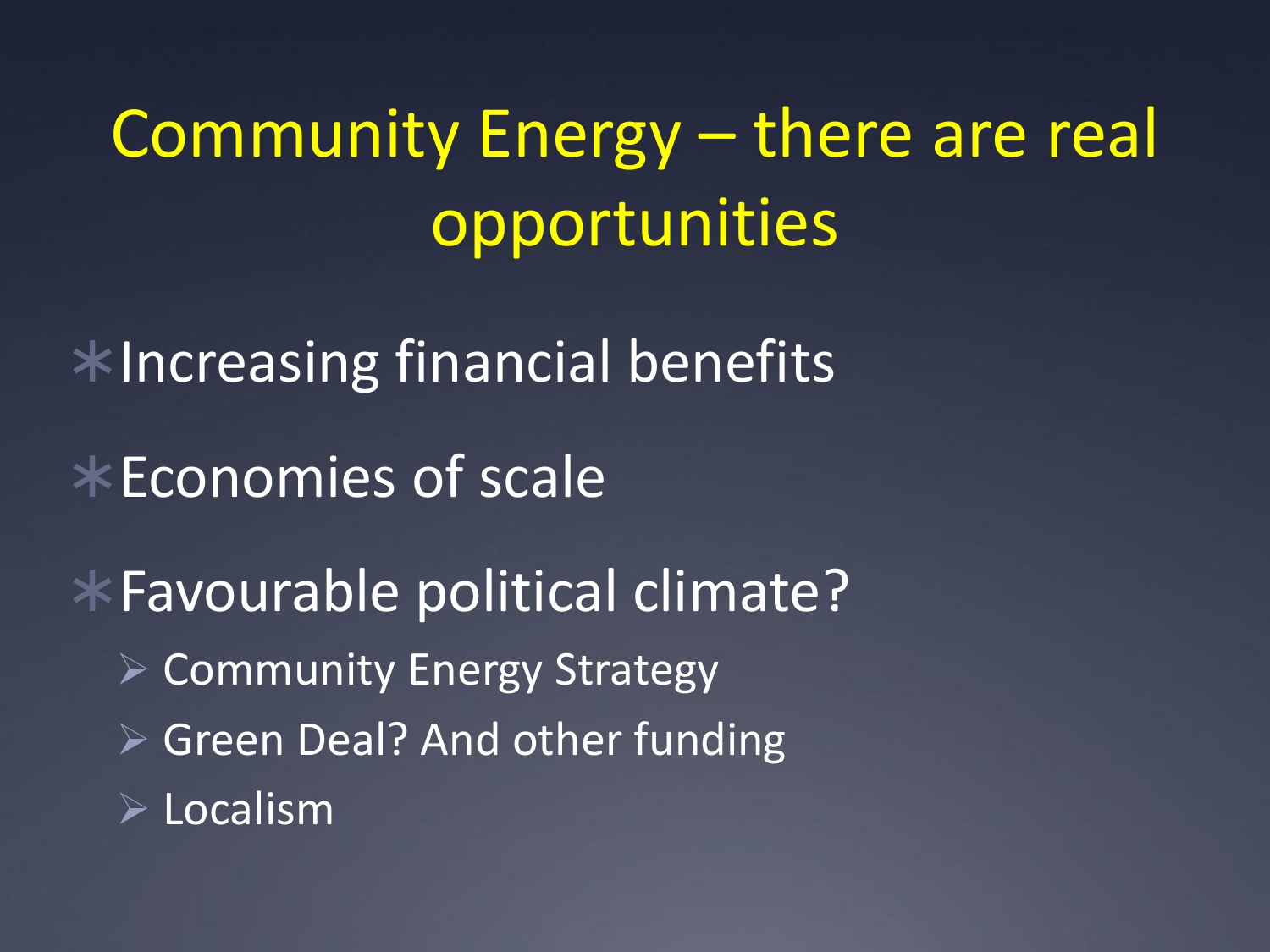#### And real uncertainties

- Upscaling risks
- $*$  Competition
- Negative media
- Unfavourable political climate Powerlessness of DECC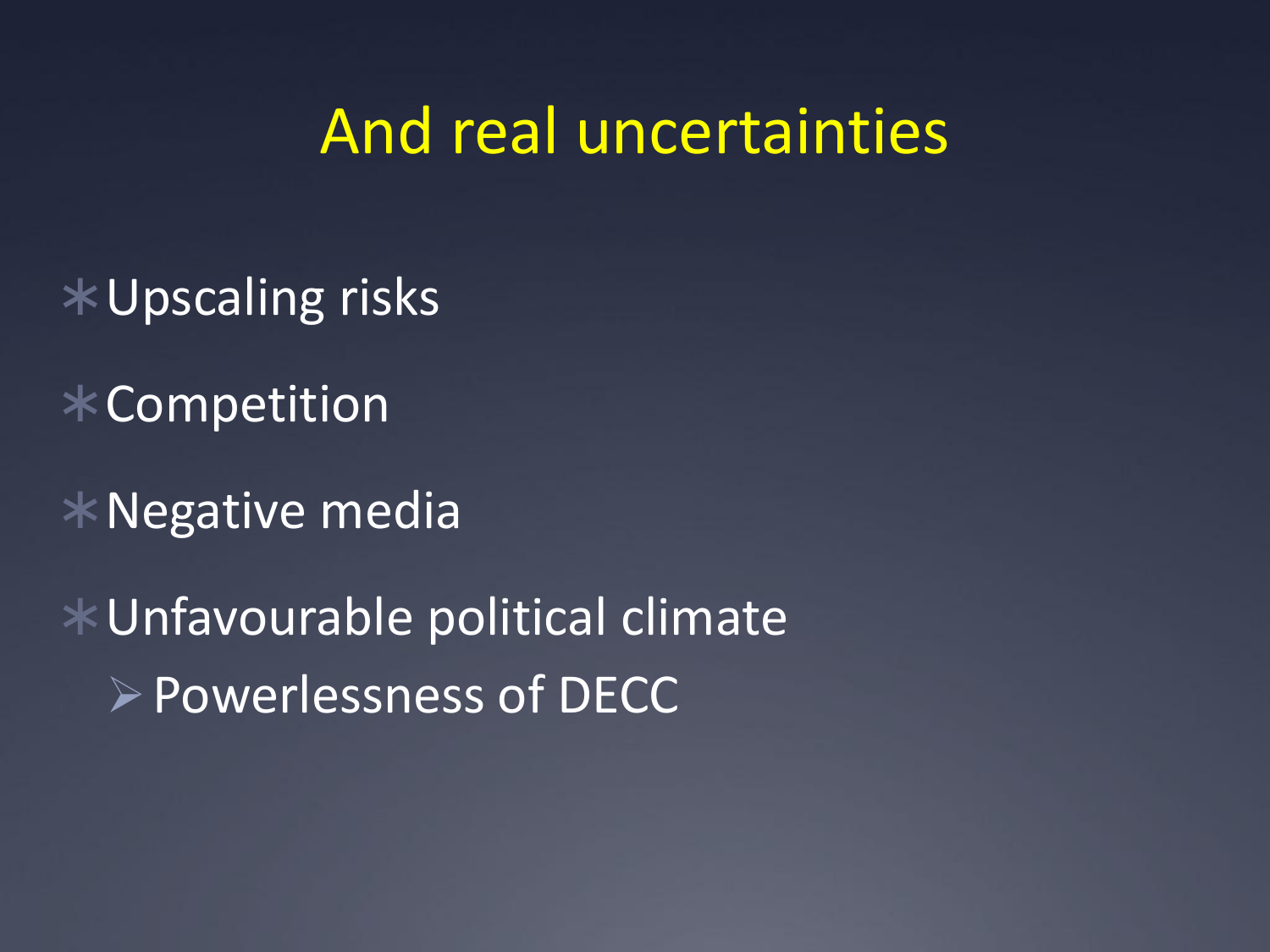#### So how do we make it work?

We need:

\* The Policy and Strategy (and not just a CE Strategy) – political will

 $*$  The infrastructure to support upscaling

 $*$  Popular engagement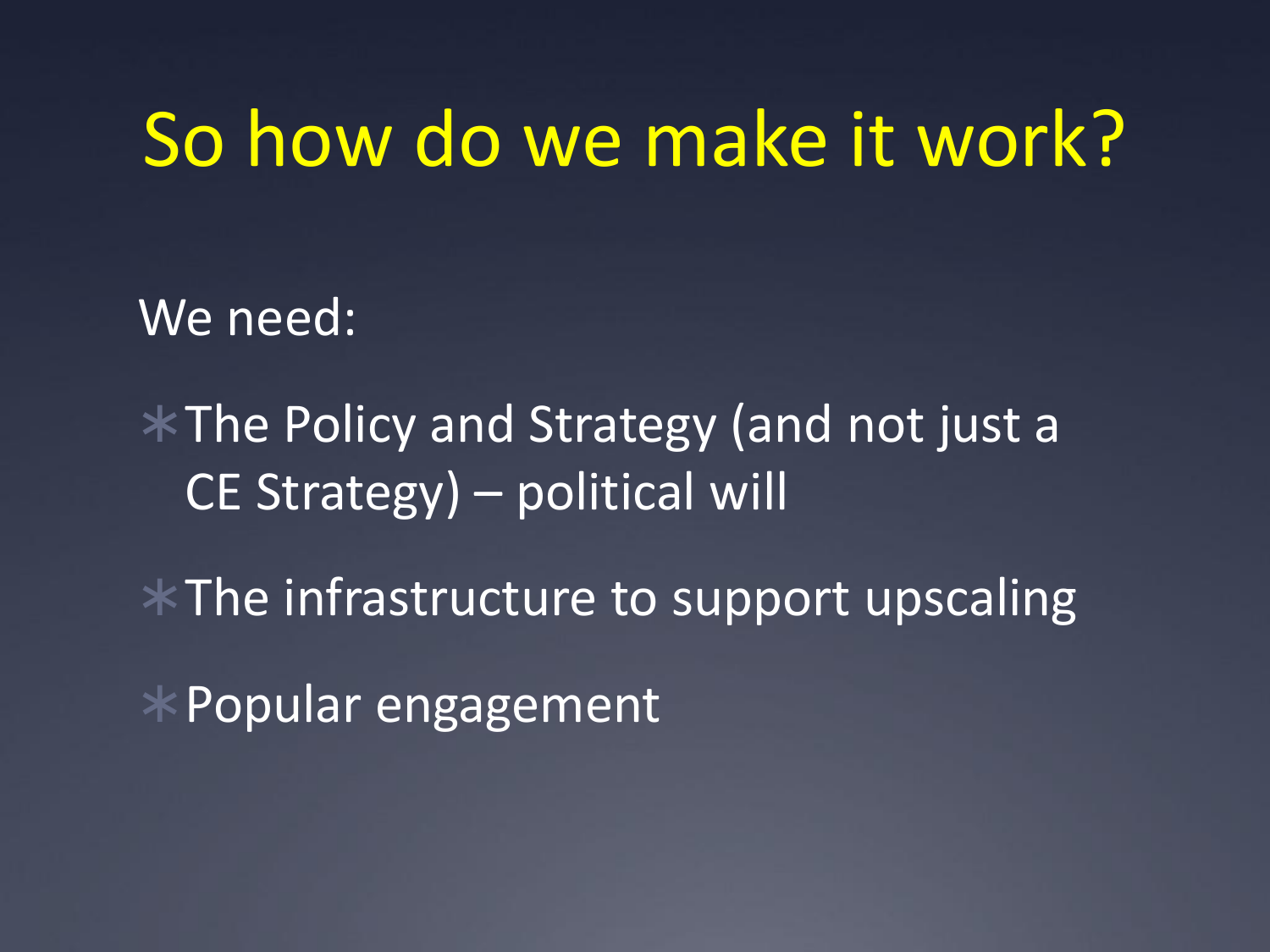## *Upwards* **and** *Outwards*

*Upwards* **- Scaling up through**

**New partnerships** 

**CICs / SEs working to deliver for larger agencies**

 **Recognising common interests with commercial sector (as well as competition)**

 **Seeing what works and finding the new opportunities – and not being directed**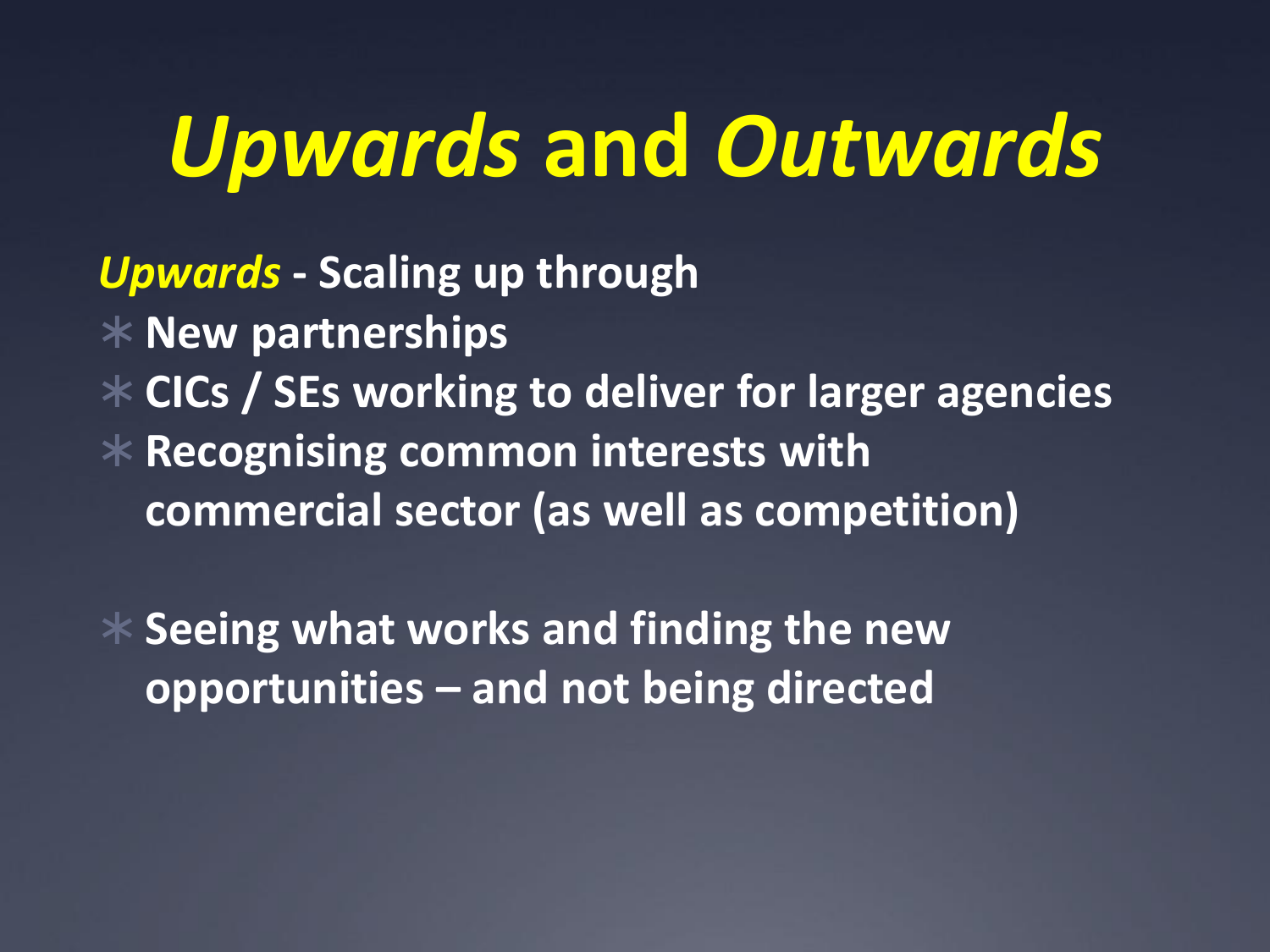# *Outwards...*

- $\triangleright$  Talk to each other to tell a better and more coherent story (and tell it properly)
- Do more than talk to each other
- Do the evaluation (with academics) to show the real impacts (socially and economically)
- $\triangleright$  Find ways into all the sectors
- $\triangleright$  Support the social agenda (and be realistic)
- Better engagement with the climate policy agenda

Find ways into the communities that don't talk about this.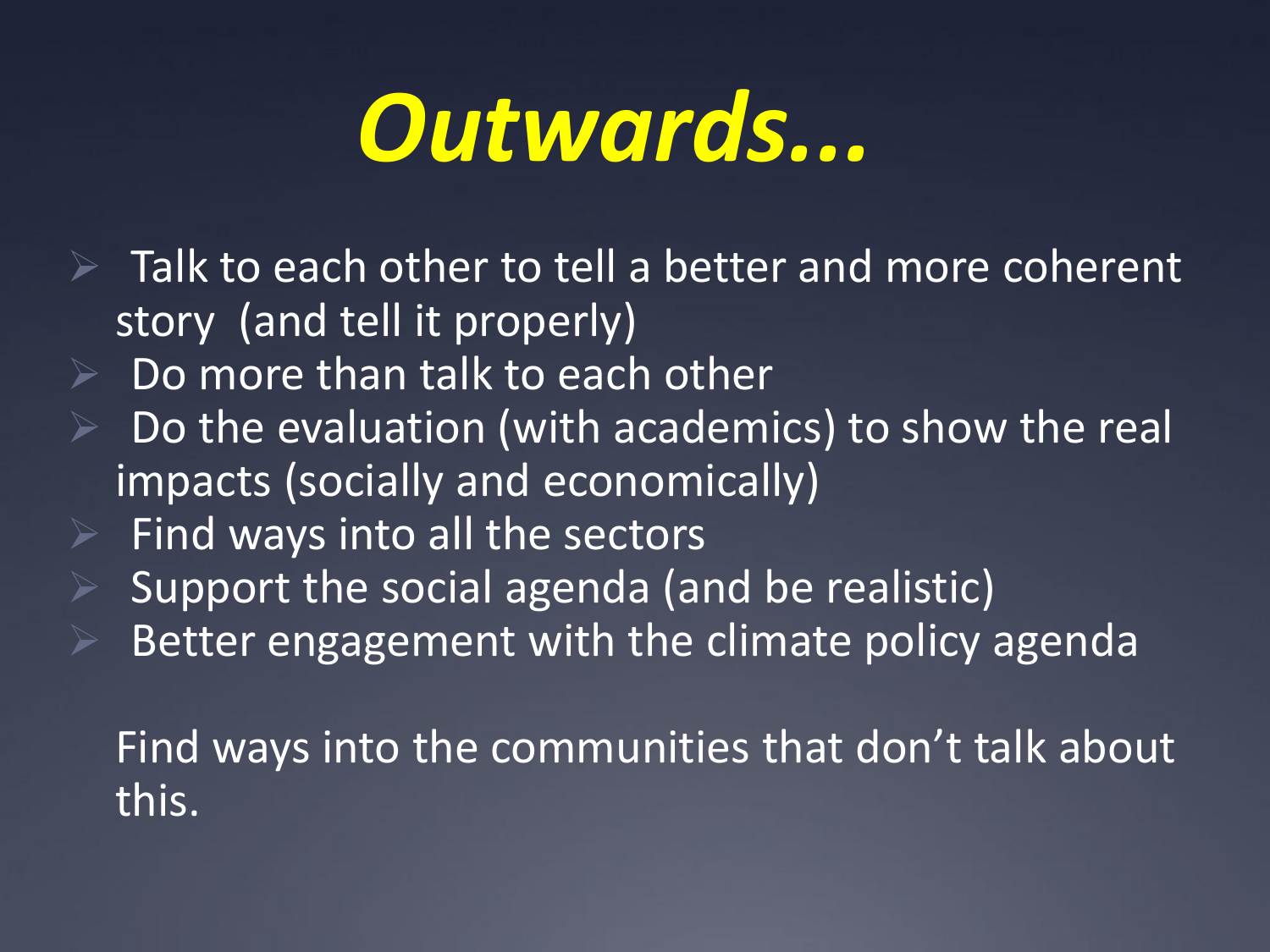### *Communities need to want to do this!*

Communities will need to: Understand what they can achieve Want to engage  $*$  Feel confident to start doing it  $*$  Know where to get information and examples Be well supported